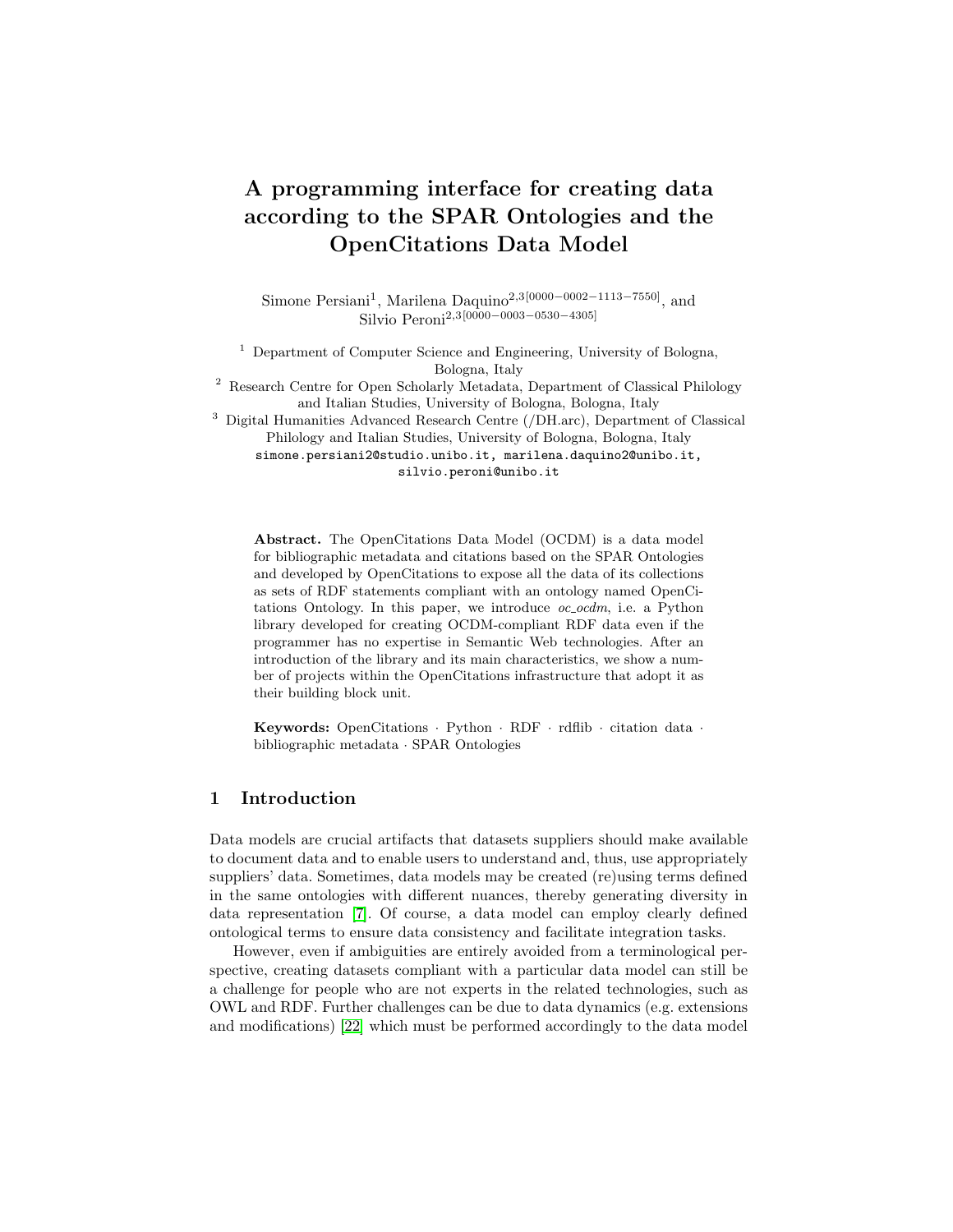#### 2 S. Persiani, M. Daquino, S. Peroni

either to correct possible mistakes in an entity or to introduce new data. Additional complexities in data handling are introduced when the data model asks for tracking entities' provenance and changes every time an entity is modified.

To enable users (e.g. domain experts) to programmatically access the data organised according to a particular data model and to permit their modifications, applications (visual interfaces, web editors, etc.) must be developed to facilitate human-data interaction. However, an additional interface layer should be provided to permit programmers to develop such applications, since such programmers are experts in coding but not necessarily skilled in the technologies used by an underlying data model. Such an interface layer would enable creating and manipulating data transparently from the actual technologies used for their representation, such as RDF and, particularly, OWL ontologies.

The situation introduced above describes what happened in OpenCitations in the past few years. OpenCitations (<http://opencitations.net>) is an independent not-for-profit infrastructure organisation for open scholarship dedicated to the publication of open bibliographic and citation data by the use of Semantic Web technologies [\[27\]](#page-16-1). A few years ago, OpenCitations released the OpenCitations Data Model (OCDM) [\[7\]](#page-15-0), a data model based on SPAR Ontologies [\[26\]](#page-16-2), PROV-O [\[25\]](#page-16-3), and other existing models, for describing all the entities in its collections, keeping track of their provenance and modifications in time. In addition of being reused by OpenCitations, the OCDM has also been recently adopted by other external projects dealing with bibliographic metadata and citations [\[7\]](#page-15-0). The more the OCDM is adopted, the more it is necessary to have a library to simplify the creation of applications dealing with OCDM-compliant data.

In this paper, we introduce a Python library, i.e.  $\alpha$ - $\alpha$ dm [\[29\]](#page-16-4), for enabling data owners and publishers to develop applications using OCDM-based data and provenance information. This library has already been used by OpenCitations in several components and projects, and it is the building block for all the future applications dealing with RDF data in OpenCitations' collections.

The rest of the paper is structured as follows. In Section [2,](#page-1-0) we introduce relevant existing libraries for simplifying the creation of RDF data compliant with data models and ontologies. In Section [3,](#page-2-0) we summarise the OpenCitations Data Model and list the requirements for the development of the library. In Section [4,](#page-5-0) we present the main characteristics of the library, including a discussion of its main modules and classes. In Section [5,](#page-13-0) we address the potential impact, adoption and community involved in the library development and reuse. Finally, in Section [6,](#page-14-0) we conclude the paper sketching out some future developments.

## <span id="page-1-0"></span>2 Related works

Serving easy-to-access and effective instructions to reuse an ontology contributes to the recognition and validation of the quality of the ontology itself [\[13\]](#page-15-1). In recent years, several works have expanded on this aspect adapting FAIR (findable, accessible, interoperable, and reusable) principles to ontologies [\[14,](#page-15-2)[12,](#page-15-3)[31\]](#page-16-5). While ontology engineers have introduced best practices for documenting, versioning,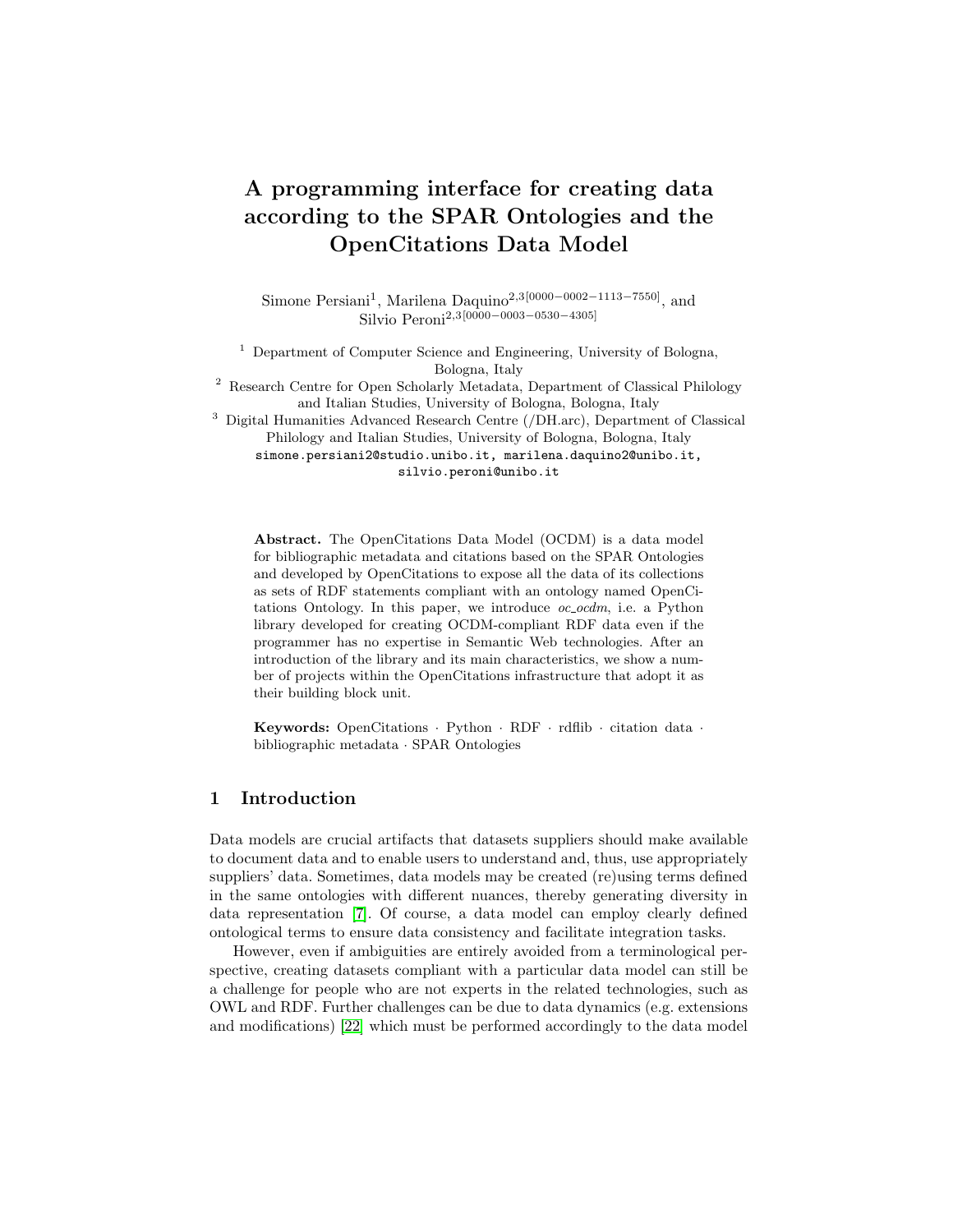and publishing Semantic Web artefacts, they rarely focus on the development of software to enable researchers to programmatically make use of ontologies in the early stages of their project pipelines (e.g. knowledge extraction and RDF data creation). To cope with potential data quality issues arisen by misleading interpretations of the ontologies, the development of SHACL [\[5\]](#page-15-4) and ShEx [\[30\]](#page-16-6) has enabled the validation of data conformance to a schema, which is defined in terms of the syntax and structure of a "shape". Nevertheless, human-readable documentation keeps being the primary way to correctly reuse ontologies, as it can more effectively convey the semantics and interpretation of ontology terms.

Only a few notable ontology providers provide effective solutions to systematically create and organise data according to an ontology. These include Python libraries, like GOATOOLS [\[21\]](#page-16-7), which allows to reuse terms from Gene Ontology and perform data analysis, pronto [\[23\]](#page-16-8), used to access specifications of the Open Biomedical Ontologies [\[33\]](#page-17-0), or motools (<https://github.com/motools>), including a library for consuming terms of the Music Ontology. Alternatively, WYSIWYG tools, like quickstatements (<https://quickstatements.toolforge.org>) and OntoRe ne (<https://disc-semantic.uibk.ac.at/ontorefine>) allow nonexpert users to create and map data conforming to specific data models. It is worth noting that such efforts appear to be common in broad communities where diverse stakeholders, with more or less knowledge of Semantic Web technologies, must reuse the ontology to create data and conform to community standards. These solutions significantly prevent time-consuming quality checks, e.g. on crowdsourced data.

To the best of our knowledge, such aids are lacking in the publishing domain. Converters to transform bibliographic records into linked data accord-ing to RDA vocabularies [\[19\]](#page-16-9) and other models exist, e.g. [\[9\]](#page-15-5) and *bibtex2rdf* (<http://www.l3s.de/~siberski/bibtex2rdf/>). However, only records complying with library metadata standards are suitable for conversion and no programming interfaces are available for alternative formats, therefore excluding data produced by academic journals and venues. Similarly, well-known scholarly linked data providers [\[11](#page-15-6)[,15,](#page-15-7)[1\]](#page-15-8) do not share interfaces for data creation according to their schemas [\[7\]](#page-15-0). In this work, we fill the gap providing a Python library for creating RDF data according to OCDM [\[7\]](#page-15-0). OCDM expands on several modules of the SPAR Ontologies [\[26\]](#page-16-2), therefore allowing stakeholders in the publishing domain to easily create bibliographic and citation data regardless of their legacy formats – that could be stored according to other ontological models e.g. BIBO (<https://bibliontology.com>).

## <span id="page-2-0"></span>3 Model and requirements

The OpenCitations Data Model (OCDM) [\[7\]](#page-15-0) includes terms to describe bibliographic and citation data of scholarly publications. Rather than being yet another ontology, OCDM addresses a broad selection of terms belonging to the SPAR Ontologies [\[26\]](#page-16-2), which have been conveniently collected within the OpenCitations Ontology (OCO, <https://w3id.org/oc/ontology>). Such guide-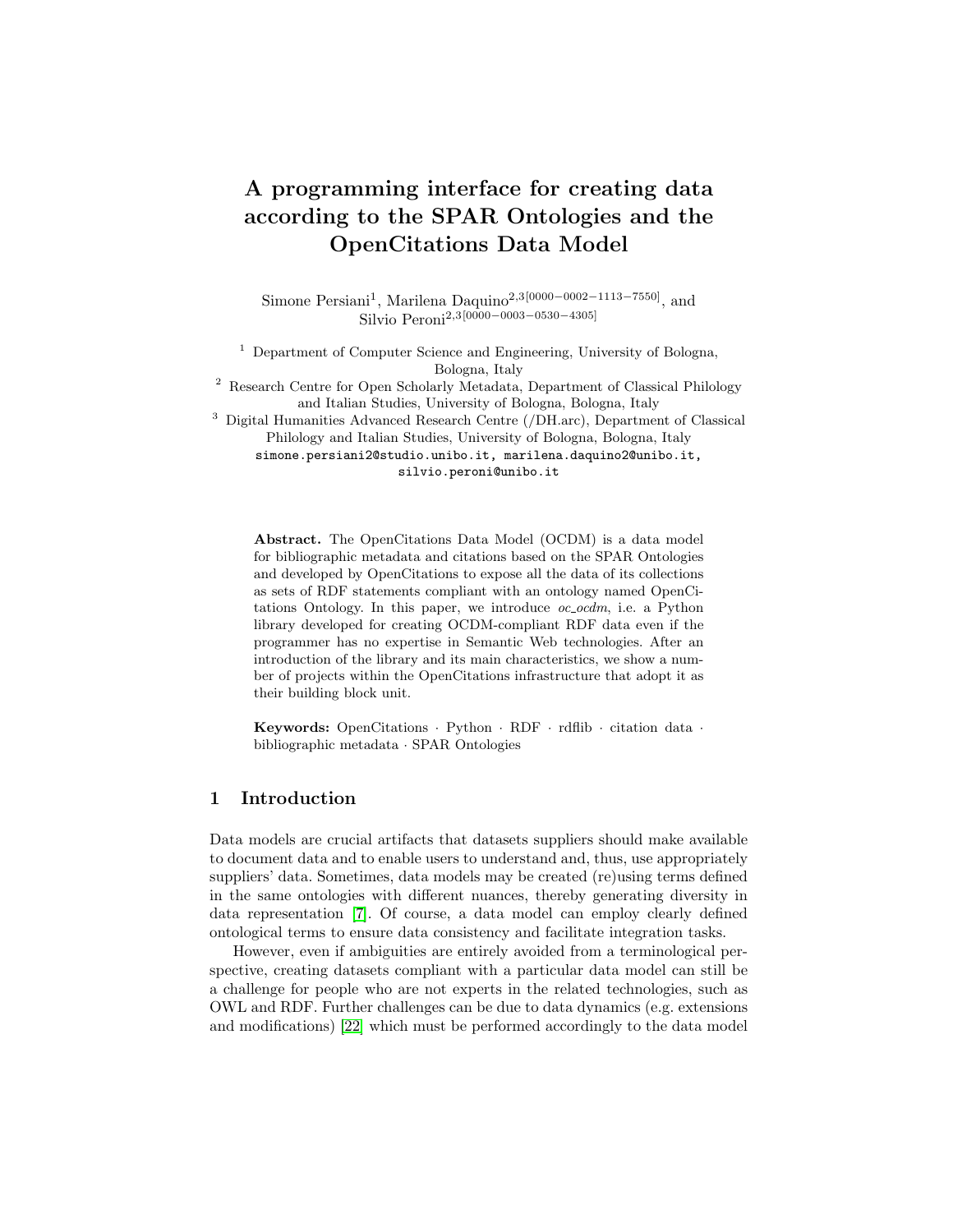#### 4 S. Persiani, M. Daquino, S. Peroni

lines, available as open access human-readable and machine-readable documentation, are adopted by several datasets that are either created and maintained by OpenCitations or by external ontology reusers.



<span id="page-3-0"></span>Fig. 1. The Graffoo diagram [\[10\]](#page-15-9) of the OpenCitations Ontology. Yellow rectangles represent classes, green polygons represent datatypes, while blue and green arrows represent object properties and data properties, respectively.

Specifically, the OCDM provides directives for recording dataset metadata, bibliographic entities metadata, identifiers, and provenance metadata (including versioning and provenance of changes in data). Dataset metadata include information on the distribution (e.g. a downloadable file) of the dataset. Bibliographic metadata (summarised in Fig. [1\)](#page-3-0) include descriptions of bibliographic resources such as journals and articles (fabio:Expression), analog and digital editions of resources (fabio: Manifestation), in-text reference pointers (c4o:InTextReferencePointer), lists of pointers (c4o:SingleLocationPointerList), agents (foaf:Agent) and their roles (pro:Role linked to the agent via pro:RoleInTime), bibliographic references (biro:BibliographicReference), citations (cito:Citation), identifiers and their schemes (datacite:Identifier and datacite:IdentifierScheme).

Provenance metadata describe snapshots of data, which document the evolution of a particular entity as detailed in [\[28\]](#page-16-10). The provenance mechanism enforced by OpenCitations, summarised in Fig. [2,](#page-4-0) foresees an initial creation snapshot, potentially followed by operations like *modi* cation, merge and deletion, each corresponding to an additional snapshot.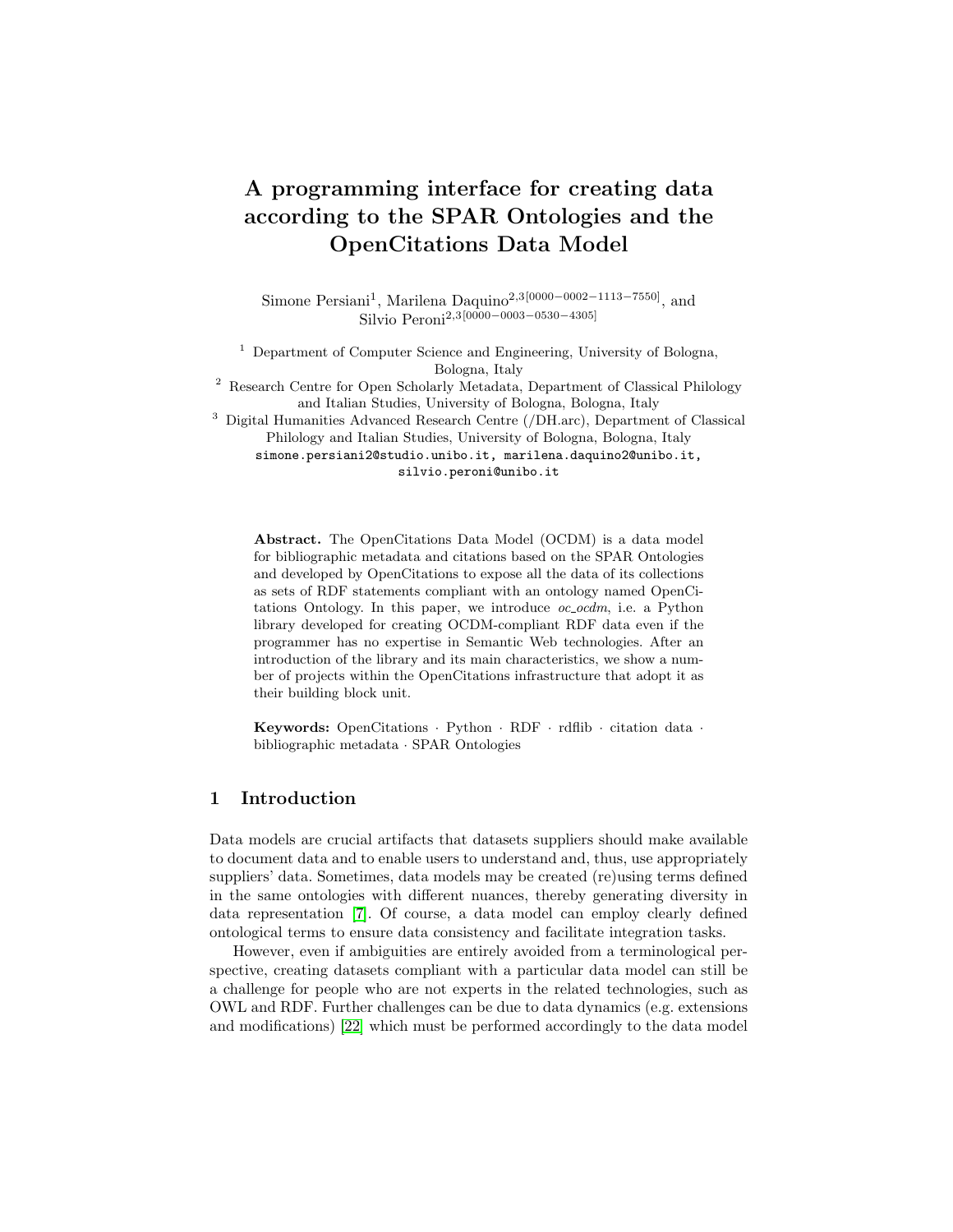

<span id="page-4-0"></span>Fig. 2. The high-level description of the provenance layer of the OCDM to keep track of an entity's changes.



<span id="page-4-1"></span>Fig. 3. The Graffoo diagram describing snapshots (prov:Entity) of an entity (linked via prov:specializationOf) and the related provenance information.

Every snapshot is linked to the described entity via prov: special i zationOf, and to the previous snapshot via prov: wasDerivedFrom (see Fig. [3\)](#page-4-1). Creation time (prov:generatedAtTime) and invalidation time (prov: invalidatedAtTime) of a snapshot are recorded along with the  $SPARQL$ Update query (oco: hasUpdateQuery) that encodes the changes applied with respect to the previous snapshot. The operation is also described with free text (dcterms:description), and the snapshot is linked to the source of metadata (prov:hadPrimarySource) and to the agent responsible for it (prov: wasAttributedTo).

The development of the *oc\_ocdm* library was driven by the need of reengineering the existing OpenCitations' tools to make them modular. These tools should reuse basic software components, among which  $oc\_{oc}$  has a central role. The library was developed considering the following requirements.

The first requirement was to adopt a development methodology that could make errors easier to spot at development time, thus ensuring better code quality even if with increased maintenance costs. We chose the Test Driven Development (TDD) method [\[2\]](#page-15-10), which imposes a preliminary test design phase followed by an alternation of software development and testing.

The second requirement was the need to use a programming language compliant with the one that is used in other OpenCitations' applications, which led us to choose Python. To make the library easy to install for the final user, it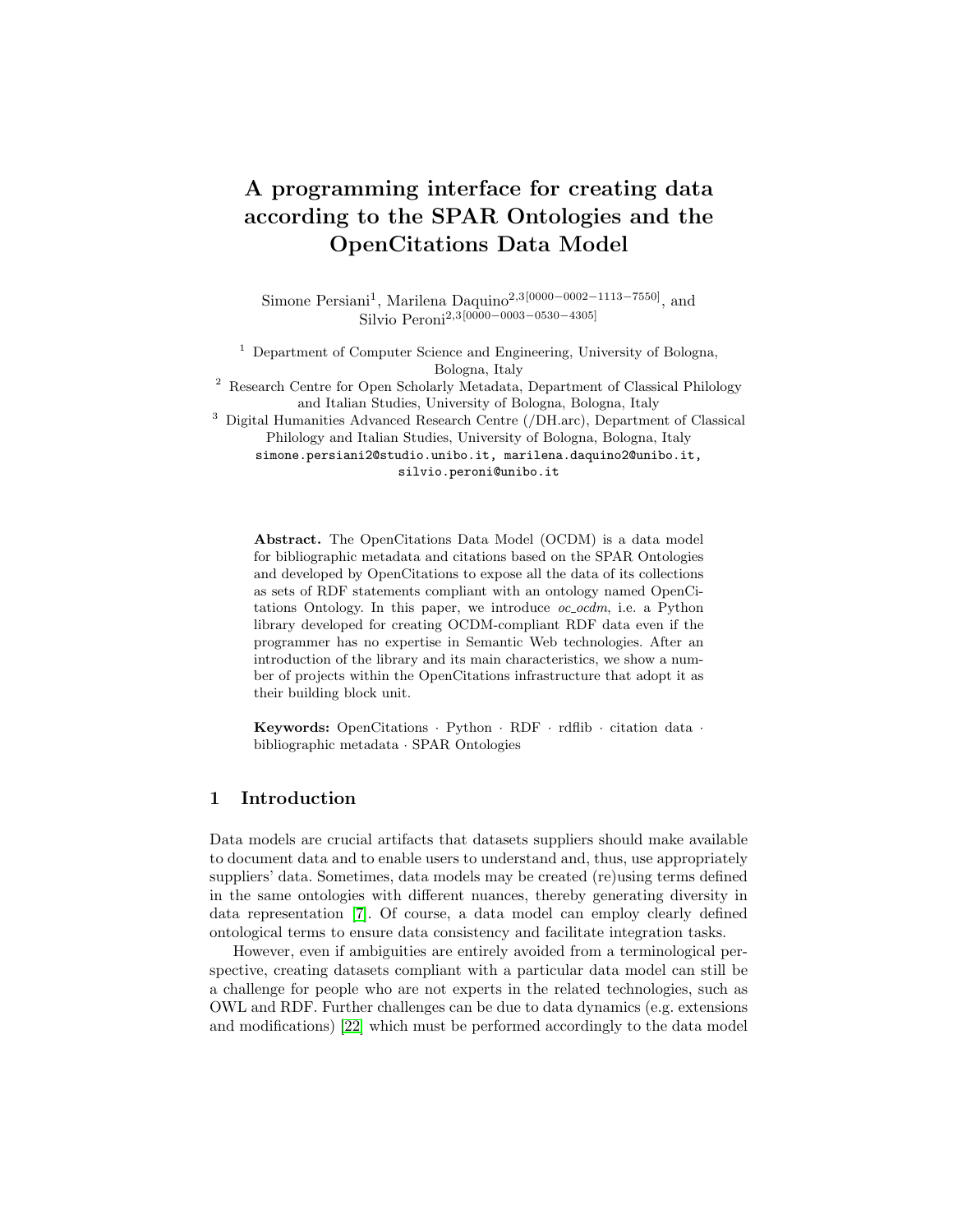was decided to package it, to manage its external dependencies and to release it on the PyPI online repository by making use of Poetry<sup>[4](#page-5-1)</sup>, a tool for dependency management and packaging in Python. In this way it is possible to manage the versioning of the library separately from that of the projects depending on it, making it simpler for users to follow the advancements in its development.

The final requirement was operational and concerned the design of a mechanism to consider the existing state of an entity defined somewhere (e.g. in a file or in a triplestore) in order to understand which modifications are applied to such an entity through the library.

## <span id="page-5-0"></span>4 Implementation

The Python library oc\_ocdm (repository at [https://github.com/opencitations/oc\\_ocdm](https://github.com/opencitations/oc_ocdm), documentation at <https://oc-ocdm.readthedocs.io/>) is based on rdflib<sup>[5](#page-5-2)</sup> and was developed to simplify the handling of OCDM-compliant RDF graphs, including tasks of information extraction, shape validation, editing, provenance tracking and data serialisation. It's organised as a hierarchy of subpackages, each consisting of a set of Python modules. All the main subpackages are shown in Fig. [4](#page-5-3) and in Fig. [5,](#page-6-0) and describe the main classes they define.



<span id="page-5-3"></span>Fig. 4. The UML diagram of the main package and of the counter handler subpackage.

The classes Reader and Storer are used for importing data from external sources and for either exporting data to a file or synchronising entities' status with an external triplestore.

Following OCDM's guidelines, all the entities are named using a URI that contains their local identifier, i.e. an incremental integer that uniquely identifies an entity among all entities of the same type. Thus, in order to enforce the uniqueness of the local identifiers for any given type of entity, the library provides a mechanism to correctly handle such counters. This functionality is provided by the abstract class CounterHandler, for which there currently exist only two implementations. On the one hand, the InMemoryCounterHandler temporarily stores counters via an in-memory data structure, with every progress

<span id="page-5-1"></span> $^4$  <https://python-poetry.org/>

<span id="page-5-2"></span><sup>5</sup> <https://github.com/RDFLib/rdflib>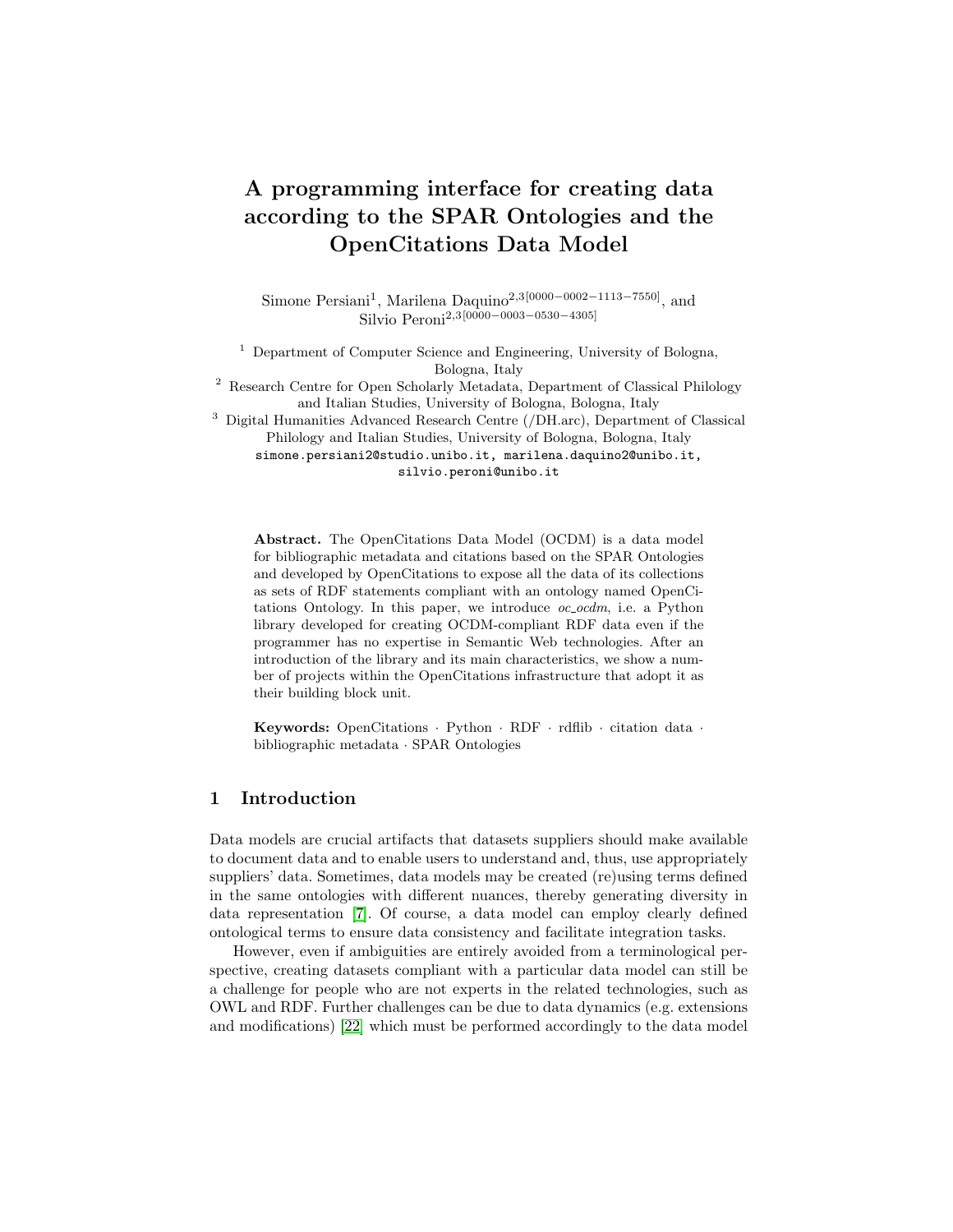being immediately lost when the instance of such class is destroyed. On the other hand, FilesystemCounterHandler makes use of the file system to persistently read and write counters. Both CounterHandler implementations are in charge of keeping track of the last assigned integer number for each kind of entity, incrementing it by one unit when a new entity of the corresponding type is created.



<span id="page-6-0"></span>Fig. 5. The UML diagram of the graph, prov and metadata subpackages.

The \*Set classes, shown in Fig. [5,](#page-6-0) are factories defining collections of entities ( $*Entity$  classes). Each  $*Set$  class contains a reference to a CounterHandler instance (see Fig. [6\)](#page-6-1) for managing the assignments of unique URIs to the newly generated entities. The AbstractSet class is extended by three concrete classes: GraphSet for all kinds of bibliographic entities, ProvSet for entities' provenance snapshots, and MetadataSet for metadata about the dataset and its distributions. Various subclasses of GraphEntity, ProvEntity and MetadataEntity (all subclasses of the AbstractEntity class) were defined so as to represent all the possible types of entities described in the OCDM.

In oc\_ocdm, all the subclasses of GraphEntity and MetadataEntity are able to internally track edits. It is worth mentioning that the library enables the generation of provenance information only for non-provenance entities. In addition, each \*Entity internally holds a reference to the \*Set in which it is contained, leading to the bidirectional containment relationships shown in Fig. [6.](#page-6-1)



<span id="page-6-1"></span>Fig. 6. A UML diagram showing the main relationships between classes in oc\_ocdm.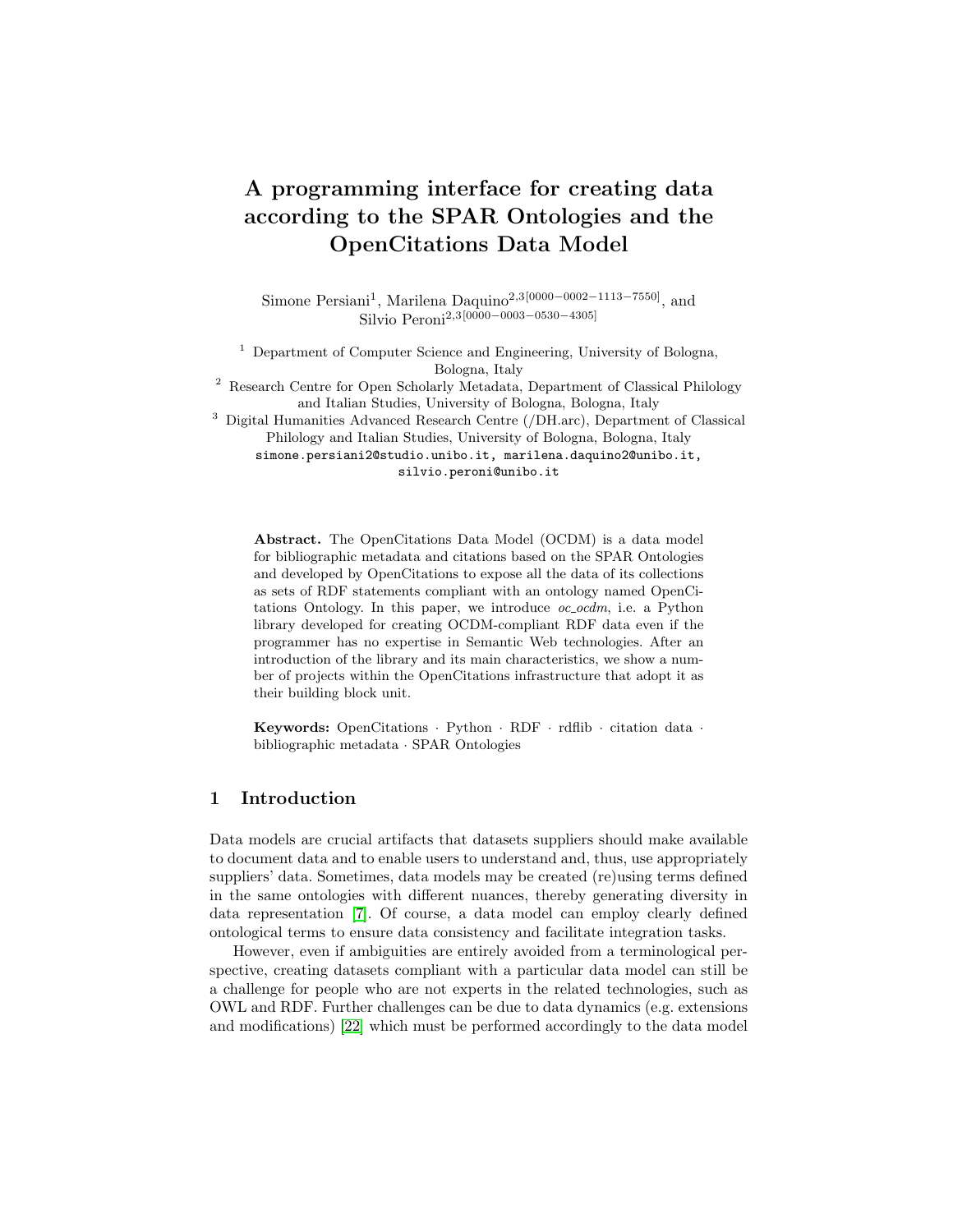### 4.1 Importing data from a persistent RDF graph

The Reader class allows one to import entities from a persistent RDF graph and to parse them to produce their in-memory representations as a collection of Python objects. Entities with an rdf: type which is recognised by the library (i.e. the classes used the OCDM) are automatically converted into an instance of the corresponding \*Entity class and collected inside a \*Set. Additional statements about such entities that are not OCDM-compliant are, anyway, imported into the corresponding in-memory instances, even if they cannot be neither directly accessed nor modified using the methods provided by  $oc\text{-}ocdm$ . Every other entity is ignored and no statement about it are imported.

The import entities from graph method processes instances of the rdflib. Graph class, while import entity from triplestore sends a CON-STRUCT query to a triplestore to retrieve the statements about a single entity. Both methods enable importing only bibliographic entities (converting them into instances of a GraphEntity subclass) and they require an instance of the GraphSet class as input where to collect the imported entities.

Shape validation When using the methods import entities from graph and import entity from triplestore, the user can specify to perform shape validation on the imported graph, in order to filter out all the entities that do not respect the shape constraints described in the OCDM (constraints on a given property regarding its range datatype/class, the minimum/maximum amount of attributes associated to an entity, etc.). This operation is currently handled via the PyShEx library.

The shapes described in the OCDM were formalised into a proper ShExC file, that is the required input of PyShEx. Such a resource is included within the  $\alpha$ -ocdm package. ShEx was a design choice that we inherited from the initial phase of the development, which started a few years ago. We chose the ShExC format because of its simplicity and compactness, which makes it easy to be written and read also by non-expert users.

## 4.2 Data manipulation

Oc ocdm allows one to manipulate the content of OCDM-compliant entities only through the Python API exposed by their corresponding in-memory representations, while it does not offer a way to directly act on the persistent RDF graph. All the changes applied to a graph during a session are not made effective and persistent until the updated state of the in-memory objects is synchronised with the original dataset. The way in which the current OpenCitations' tools deal with such updates is to work with small chunks of the original dataset to reduce the impact on memory usage.

Once a \*Set instance containing the imported entities has been obtained, it is possible to access each entity individually to read its content. Several getter methods are available for each \*Entity class. For example, the title of a BibliographicResource instance can be obtained by calling the method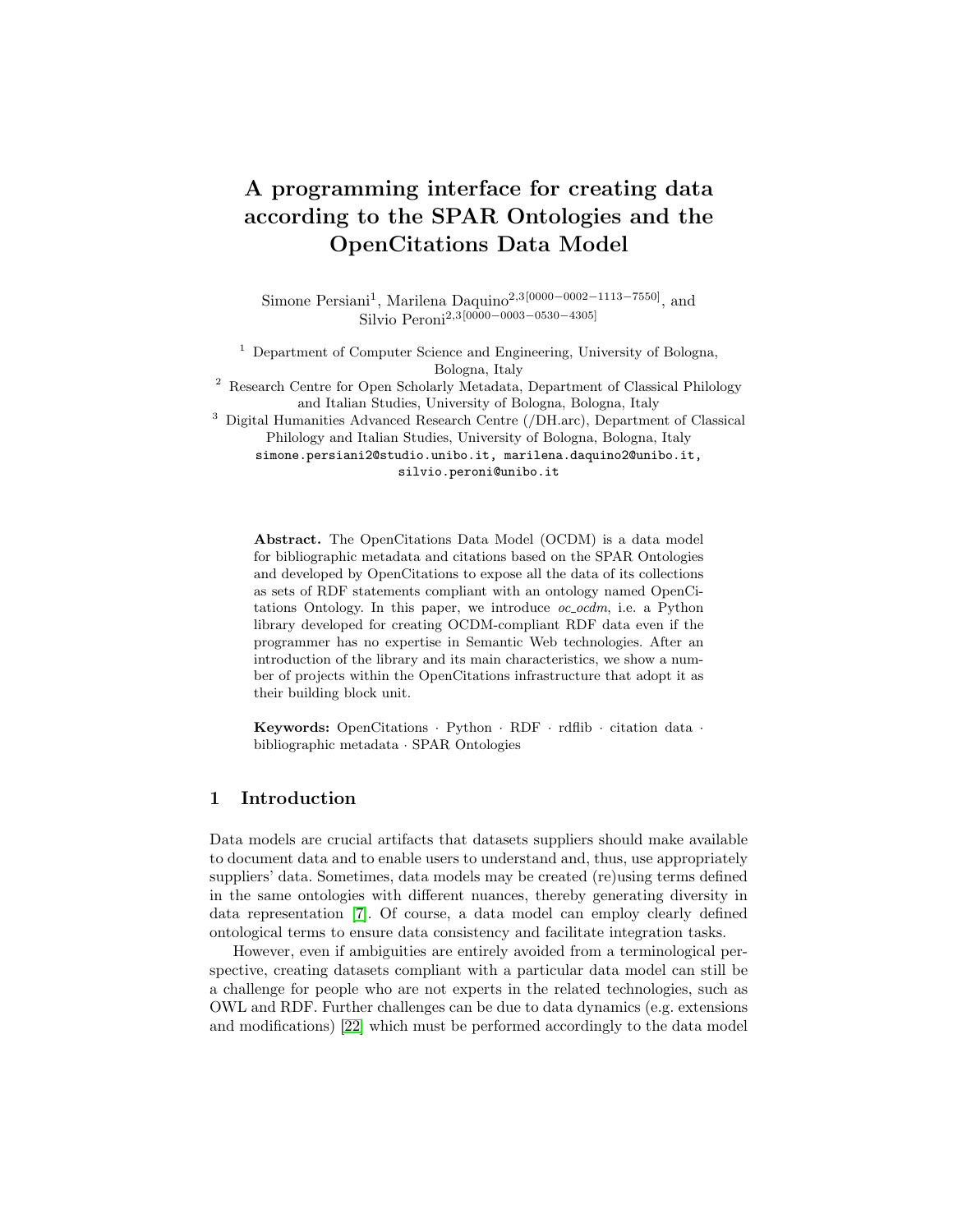get title on it. For each getter method, the Python API provides also two corresponding setter methods: one for adding/modifying a value (e.g. has title) and the other for removing predicate-object pairs (e.g. remove title). It is worth mentioning that, with respect to methods naming, we decided to inherit the naming conventions used in the OCDM. In particular, setter methods recall the name of the ontology predicates to prevent misalignment between the OCDM and the library implementing it.

The method remove every triple modifies the  $*Entity$  by removing every triple from its in-memory representation, without deleting its persistent counterpart. This method could be used to clear the content of an \*Entity instance to start writing on it from scratch.

In general, all the operations that can be performed on an  $*Entity$  allow:

- the creation of a new entity;
- the modification of an entity by adding, changing, or deleting its triples;
- the merging of an entity with another one (not applicable to instances of the ProvEntity subclasses);
- the deletion of the entity from the graph (not applicable to instances of the ProvEntity subclasses).

Creation of an entity The creation of a new entity can be done through one of the  $add_{-}$ <sup>\*</sup> methods made available by the GraphSet, ProvSet and MetadataSet classes. For example, a new Citation entity can be added to a GraphSet via the method add ci. Each new instance is initialised with a triple stating its rdf: type and, optionally, with a user-provided rdfs: label.

Modification of an entity All the methods that apply changes to an entity (e.g. those that add or delete triples) perform preliminary checks to ensure compliance with the following constraints defined in the OCDM:

- the type of the object of a triple must comply with the one specified in the OCDM for the corresponding predicate (e.g. the value supplied to the method has citing entity must be of type BibliographicResource), otherwise an exception is thrown;
- predicates defined as functional properties (e.g. the method has name of ResponsibleAgent) can be associated to at most one object. If called twice, the second value will override the first one.

Merge of entities The merge operation is motivated by user requirements, as it allows to manage deduplication and reconciliation of duplicated entities. Only two or more instances that belong to the same \*Entity class can be merged together. The merge method is used on the \*Entity to keep and specifies, as input, the other  $*Entity$  to merge. Hence, to merge n entities together (including the one to keep), the method must be called  $n-1$  times. Running the instruction A.merge(B) produces the following effects: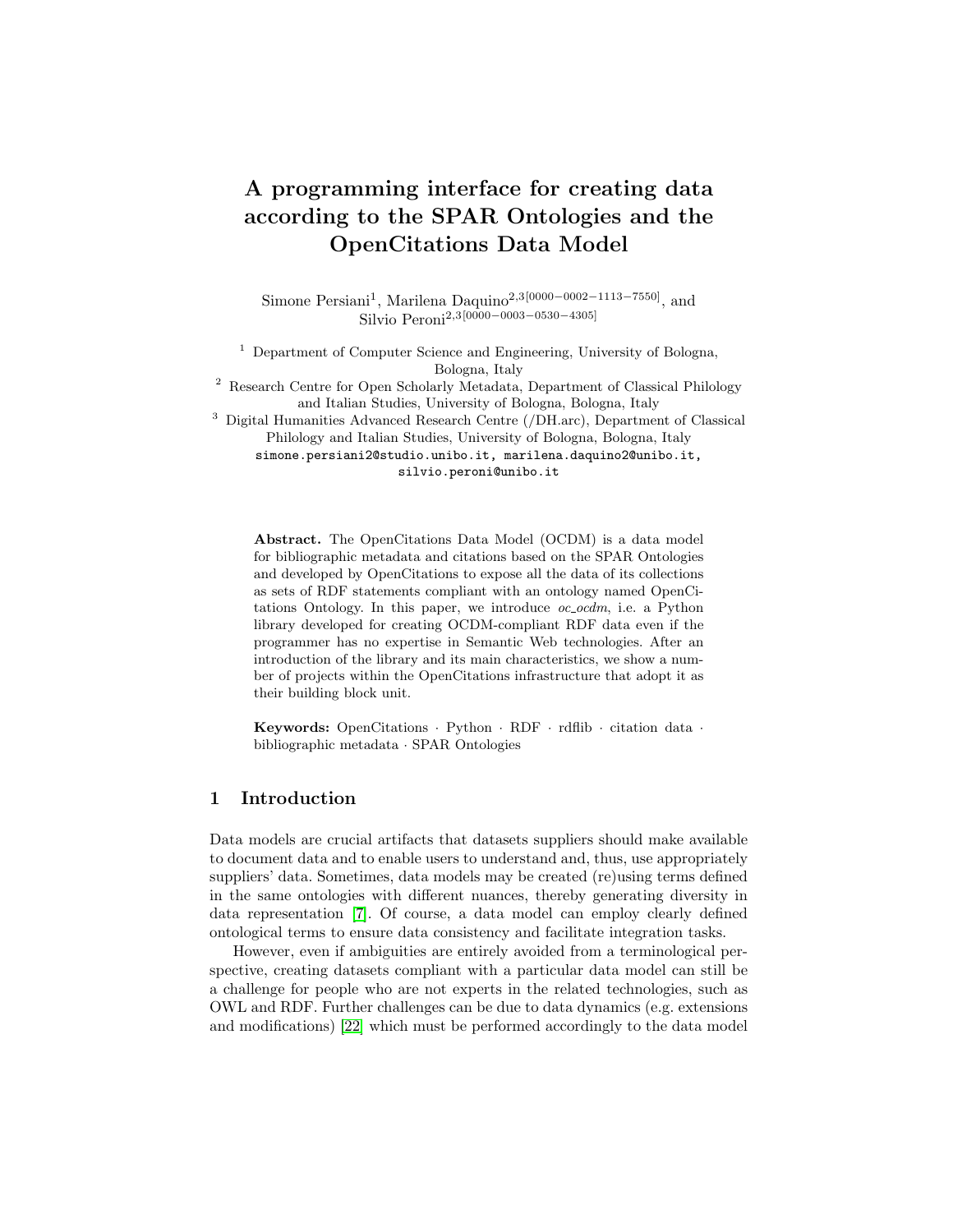- for each predicate which is compliant with the OCDM for the particular type of the entities  $A$  and  $B$ , all corresponding objects from  $B$  are added to  $A$ (with overwriting in case of functional predicates). Every other statement from B which is not compliant with the OCDM gets ignored and it is not added to A;
- regarding the rdf:type predicate, the OCDM allows one to specify at most two values per entity. The first type value is mandatory and must be the same for both  $A$  and  $B$ , being in itself the requirement for enabling the merging operation. The second type value, if present in  $B$ , is added to  $A$  (or overwritten if a second value is already present in  $A$ );
- $-$  B is marked as to be deleted;
- all the other imported entities are scanned to replace  $B$  with  $A$  in all predicate-object pairs in which the object is  $B$ , thus redirecting all the references which still point to B.

Deletion of an entity An \**Entity* can be marked as to be definitively removed from the persistent graph via the method mark as to be deleted. Invoking such method on an  $*$ *Entity E* produces the following effects:

- $E$  is marked as to be deleted;
- all the other imported entities are scanned to remove all predicate-object pairs having  $E$  as object, thus cleaning up dead links.

Additionally, it is possible to remove dead links also from other persistent entities that were not imported via the remove\_dead\_links\_from\_triplestore method from the GraphSet class. Such method is able to import from a triplestore all the entities that refer to at least one \*Entity which is currently marked as to be deleted and to remove the dead links from their in-memory graphs.

Marking an \**Entity* as to be deleted cannot be undone. When we synchronise the deleted entity with the persistent graph,  $\alpha$ - $\alpha$  come automatically recognises that its persistent counterpart has to be completely deleted and it directly removes its persistent triples.

## <span id="page-9-0"></span>4.3 Change tracking

Each  $*Entity$  contains some private fields that are exploited by  $\alpha$ -ocdm to internally keep track of all the operations performed on it and to later reconstruct what happened. This does not apply to provenance entities, since there is no need to generate provenance information for them.

In addition to the rdfl i b. Graph that holds the current triples of the  $E<sup>*</sup>En$ tity, another rdflib.Graph named preexisting graph is initialised during the construction of the Python instance. Such graph is intended to be read-only, as it represents the initial content of the entity at the time of importing it from the persistent graph. This allows, at any stage, to compute the changes introduced through oc ocdm by making a comparison between the two in-memory graphs. There can be situations in which the initial content of an entity is unknown (e.g.

<sup>10</sup> S. Persiani, M. Daquino, S. Peroni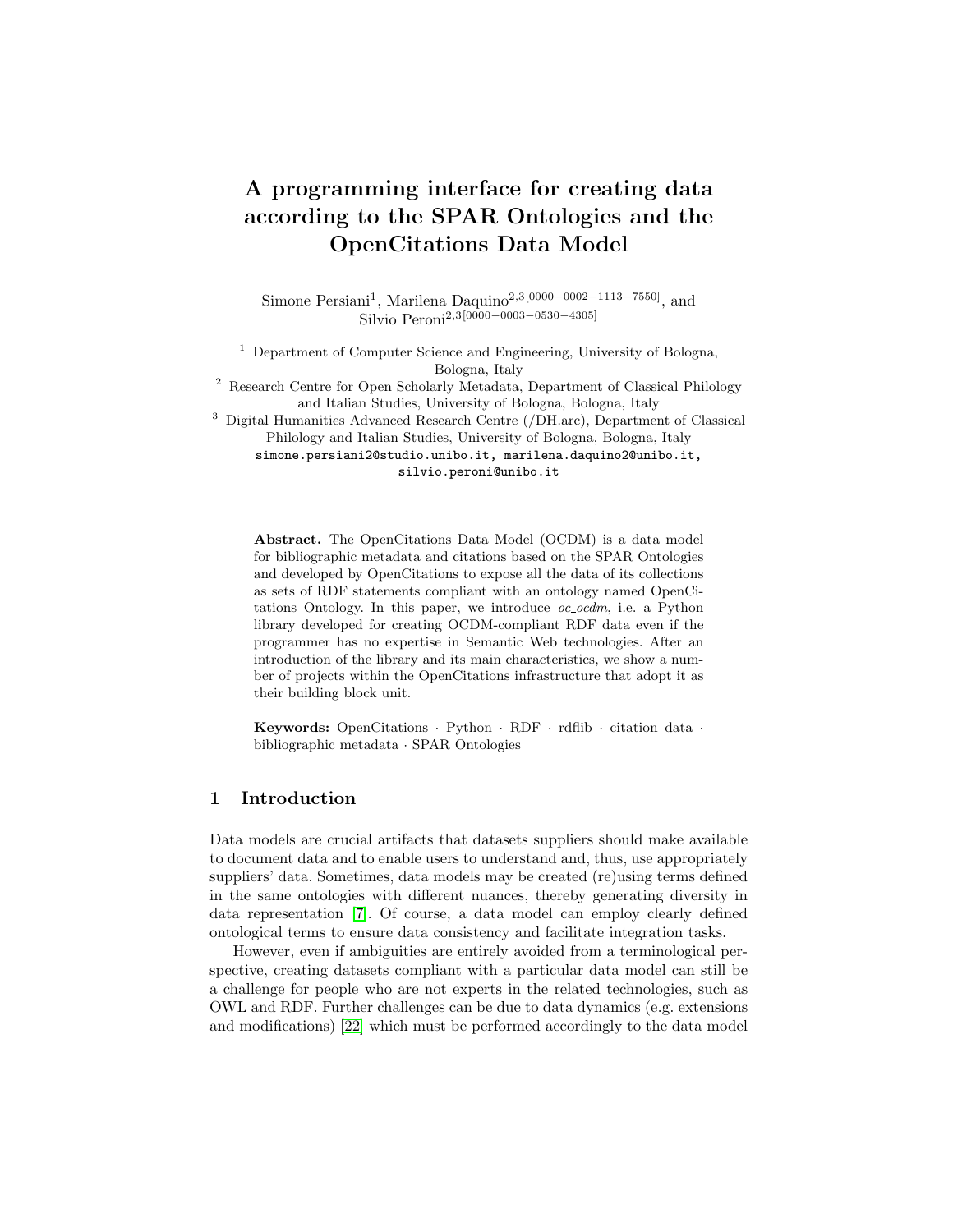when instantiating an  $*Entity$  identified by a URI that is already assigned to an existing entity, without importing its triples from the persistent graph). In this case the preexisting graph remains empty, thus the library can only interpret new triples found inside the graph as to be added to the persistent graph.

For keeping track of merging operations, each \*Entity internally sets a was merged flag while also populating its merge list with all the entities that were merged into it. Finally, the to be deleted flag is set when the  $*Entity$  is marked as to be deleted.

#### 4.4 Provenance generation

The OCDM envisions a provenance graph composed by trees of snapshot entities that describe the evolution of bibliographic entities and their external identifiers. In  $\alpha$ - $\alpha$  oc  $\beta$  m, such entities are represented with instances of the GraphEntity subclasses, which are the only classes having a provenance graph associated.

The most recent snapshot of either a bibliographic entity or an external identifier (e.g. DOI, ISBN, ORCID, . . . ) represents its current persistent content. The provenance generation algorithm provided by  $oc\text{-}oc\text{-}dm$  is responsible for iterating the imported GraphEntity instances and for generating a new snapshot exclusively for those whose content has been modified through the Python API. Usually, each new snapshot invalidates the previous one, and in turn becomes the most recent snapshot for a certain entity. However, in the event that an entity is removed from the persistent graph, the corresponding snapshot to be generated must invalidate both the previous one and also itself, and no other snapshots are linked to it afterwards.

Once the user is satisfied by the changes applied to the imported GraphEntity instances, it is possible to automatically generate a provenance snapshot (i.e. an instance of the SnapshotEntity class) for each involved  $*Entity$ . Such snapshot is intended to describe the changes produced on the related GraphEntity with respect to its preexisting graph.

Multiple operations on the same entity The snapshot entity produced for a given GraphEntity can be of four different types which reflect the  $oc\text{-}ocdm$ 's operations, namely: creation, modification, merging and deletion. When a composition of more than one of these operations is applied to an entity, it is necessary to define a scale of priority to be followed when choosing which of them should be associated with the new snapshot. By design, the highest priority operation is deletion, followed by merging, creation and, finally, modification. For instance, if an entity is modified and later it is deleted, then the particular details of the modification are lost (i.e. they are of no interest anymore), as the operation that correctly summarises the entire process is the deletion. In such a case, a new deletion snapshot would be produced.

The special case of the merging operation When two or more entities are merged together, a merge snapshot must be generated only for the entity that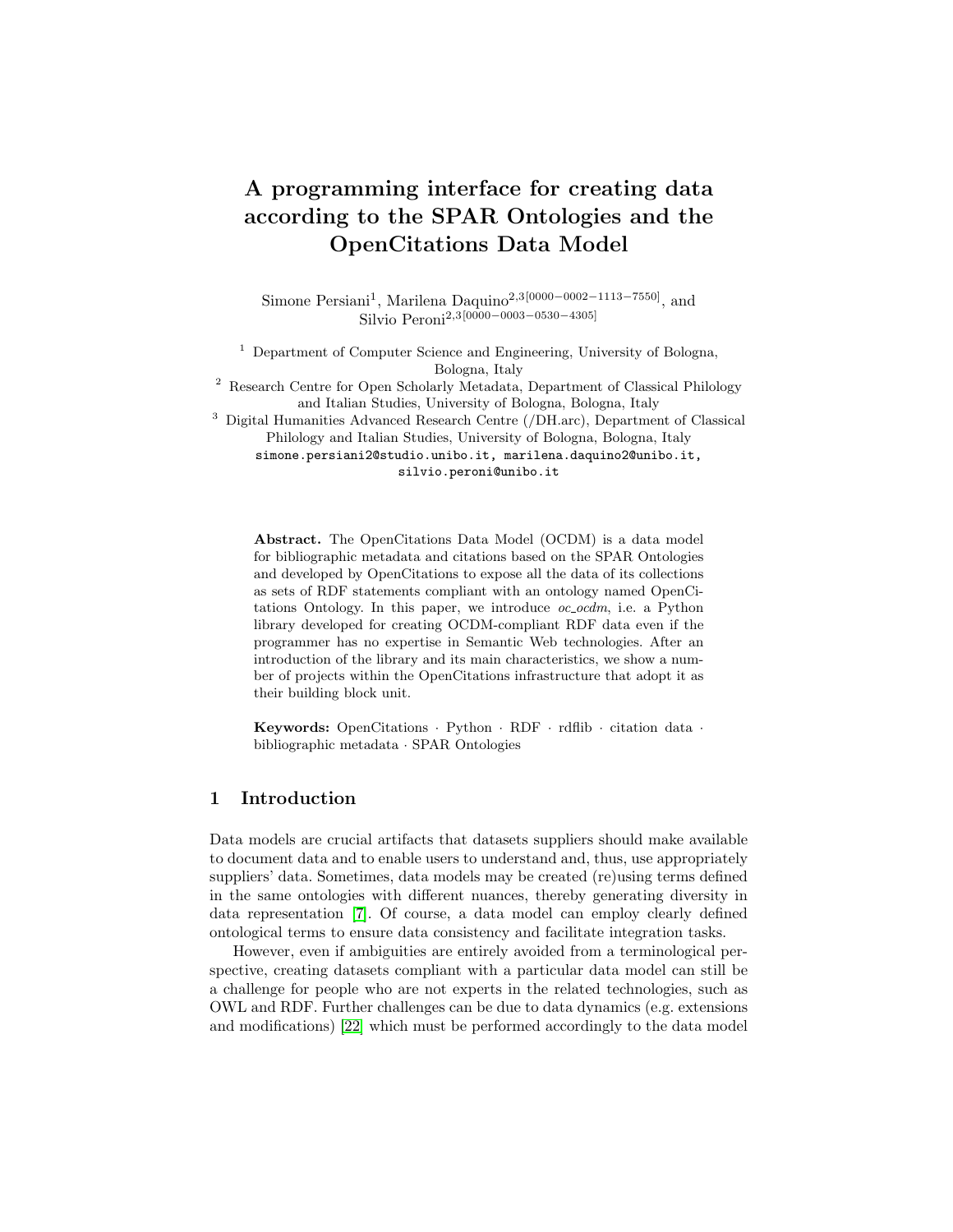the user chooses to keep in the persistent graph (i.e. the one to which the triples of the others are added). The merge snapshot needs to keep a reference to the latest snapshots of all the entities contained in the *merge list* (see Section [4.3\)](#page-9-0) by means of the predicate prov: wasDerivedFrom. It is mandatory that the deletion snapshots for the entities in the *merge list* are generated only afterwards, as the merge snapshot must refer to the snapshots that represent the state of the involved entities prior to their deletion. This requirement imposes a strict ordering constraint in the production of snapshots.

The provenance generation algorithm The algorithm introduced in Listing [1](#page-11-0) describes the rationale for handling the task described in this section. Comments have been inserted in particular branches of the pseudo-code to highlight all the possible scenarios that the algorithm needs to handle. In  $\alpha$ -ocdm, it is implemented by the generate provenance method of the ProvSet class.

<span id="page-11-0"></span>The algorithm iterates (line 2) over the entities  $A$  that have been effectively merged with any number of entities  $B_i$  (i.e.  $A.merge(B_i)$ ), that is, all those entities that have been involved in a merging while not having been consequently marked as to be deleted. For these entities, the following scenarios must be addressed:

- $-$  scenario A.1: A does not exist in the persistent graph, hence a creation snapshot is generated;
- scenario A.2: A already exists in the persistent graph but each  $B_i$  in  $A$ 's merge list does not exist. Since it's not possible for a merge snapshot to refer to the snapshot of any  $B_i$  as they do not exist, such a merge operation can only be interpreted by  $\alpha$ -ocdm as a modification of A;
- **scenario A.3**: A already exists in the persistent graph and at least one  $B_i$ in  $A$ 's merge l i st exists as well. In this case, a merge snapshot is generated for A that references all the latest snapshots of such  $B_i$  entities.

Then, another iteration of the algorithm is performed (line 12) on all the remaining entities E. In this case, the following scenarios can occur:

- $-$  scenario B.1: E does not exist in the persistent graph and was not deleted, hence a creation snapshot is generated. Had it been deleted, no snapshot would have been generated, since the deletion of a non-existing entity does not produce any change to the persistent graph;
- scenario B.2: E already exists in the persistent graph and it was deleted (either explicitly or as a consequence of being involved in a merging operation), hence a deletion snapshot is generated;
- scenario B.3:  $E$  already exists in the persistent graph, it was not deleted but it was modified. In this last case, a modification snapshot is generated.

### 4.5 Data synchronisation

Generally, the last step of a workflow that involves the manipulation of an OCDM-compliant dataset consists in the synchronisation of the in-memory con-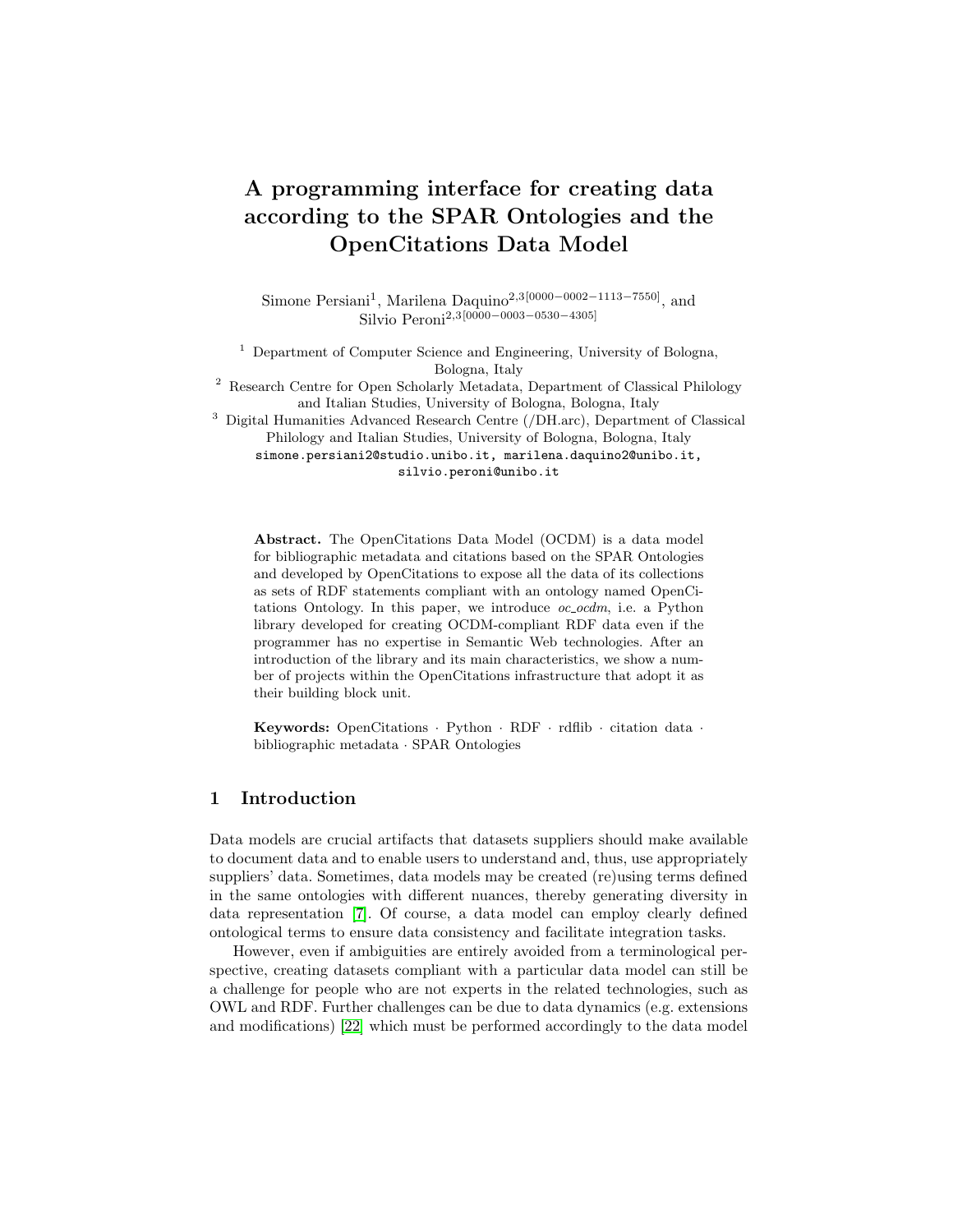Algorithm 1: Pseudocode for provenance generation

|                         | 1 resultSet $\leftarrow$ an empty set                                   |
|-------------------------|-------------------------------------------------------------------------|
|                         | 2 for each entity such that $(wasMerge(entity)$ and not                 |
|                         | $wasDelete d(entity)$ do                                                |
| 3                       | $\mathit{latestSnapshot} \leftarrow retrieveLatestSnapshot(entity)$     |
| 4                       | if <i>latestSnapshot</i> is None then                                   |
|                         | // Scenario A.1 -> Creation                                             |
| 5                       | $resultSet.add(newCreating snapshot()$                                  |
| 6                       | else                                                                    |
| 7                       | $snapshotsList \leftarrow getSnapshotsFromMergeList(entity.mergeList)$  |
| 8                       | if $wasModified(entity)$ and $len(snapshotsList) \leq 0$ then           |
|                         | // Scenario A.2 -> Modification                                         |
| 9                       | $resultSet.add(newModificationSnapshot()$                               |
| 10                      | else if $len(snapshotsList) > 0$ then                                   |
|                         | // Scenario A.3 -> Merge                                                |
| 11                      | resultSet.add(newMergeSnapshot()                                        |
|                         |                                                                         |
| 12                      | foreach remaining entity do                                             |
| 13                      | $\mathit{latestSnapshot} \leftarrow \mathit{getLatestSnapshot}(entity)$ |
| 14                      | if <i>latestSnapshot</i> is None then                                   |
| 15                      | if not <i>wasDeleted</i> ( <i>entity</i> ) then                         |
|                         | // Scenario B.1 -> Creation                                             |
| 16                      | $resultSet.add(newCreating snapshot()$                                  |
| 17                      | else                                                                    |
| 18                      | if $wasDelete d(entity)$ then                                           |
|                         | // Scenario B.2 -> Deletion                                             |
| 19                      | $resultSet.add(newDeletionSnapshot()$                                   |
|                         | else if $wasModified(entity)$ then                                      |
| 20                      | // Scenario B.3 -> Modification                                         |
|                         |                                                                         |
| 21                      | $resultSet.add(newModificationSnapshot())$                              |
|                         |                                                                         |
| $22$ return $resultSet$ |                                                                         |

tent of the \*Entity instances with a triplestore or a persistent RDF resource. All the relevant library operations are collected within the Storer class.

As far as the data serialisation task is concerned, the library supports three possible RDF file formats, namely: N-Triples for bibliographic entities and their external identifiers, N-Quads for provenance entities and JSON-LD (the default option for both kinds of entities).

The methods that the Storer class makes available enable one to work on the content of either a single  $*Entity$  or an entire  $*Set$  and permit considering the related export target (which can be either an RDF file or a SPARQL endpoint). In particular, store and store all methods are used to export respectively a single entity and an entire set of entities on the file system, while upload and upload all are capable of generating batches of SPARQL 1.1 Up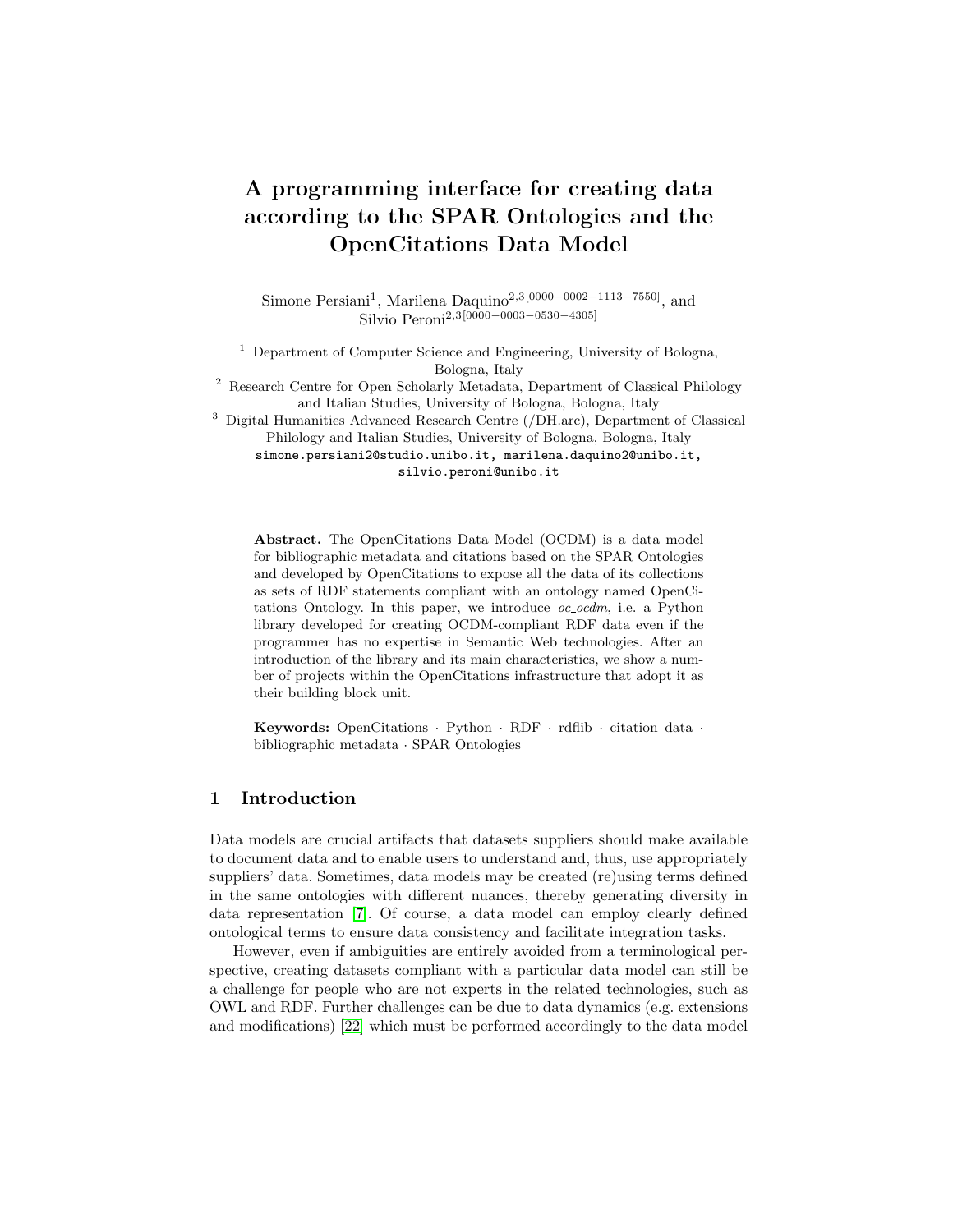14 S. Persiani, M. Daquino, S. Peroni

date queries that are sequentially sent to a user-specified endpoint. Finally, the upload and store method combines the effects of store all and upload all.

Once the synchronisation task is executed, further modifications require the user to first call the commit changes method either on single  $*Entity$  instances or on an entire \*Set. Such method takes care of effectively destroying the Python objects of deleted entities and of resetting the internal state of the other ones (i.e. resetting their boolean flags and realigning the preexisting graph with their updated persistent graph).

## <span id="page-13-0"></span>5 Potential impact, adoption and community

In a previous article [\[7\]](#page-15-0), we demonstrated the impact of OCDM with respect to a growing community, which includes a number of datasets and projects maintained by the OpenCitations infrastructure [\[27,](#page-16-1)[18](#page-16-11)[,16\]](#page-15-11), a few OCDM adopters from diverse disciplines [\[20](#page-16-12)[,24,](#page-16-13)[4\]](#page-15-12), a growing number of applications and services that rely on data served by OpenCitations (e.g., VOSViewer<sup>[6](#page-13-1)</sup>, CitationGecko<sup>[7](#page-13-2)</sup>, VisualBib<sup>[8](#page-13-3)</sup>, and OAHelper<sup>[9](#page-13-4)</sup>, DBLP<sup>[10](#page-13-5)</sup> and Lens.org<sup>[11](#page-13-6)</sup>), and data providers that align data to OpenCitations (e.g., OpenAIRE<sup>[12](#page-13-7)</sup>, MAKG, and WikiCite).

The library oc ocdm has been tested and it is currently integrated into four applications and collaborative projects, namely: Wikipedia Citations in Wiki- $data^{13}$  $data^{13}$  $data^{13}$ , a project funded by the Wikimedia Foundation to extract citations from the English Wikipedia towards external bibliographic resources, transform data to RDF according to OCDM, and upload citations to Wikidata; OpenCitations  $Meta<sup>14</sup>$  $Meta<sup>14</sup>$  $Meta<sup>14</sup>$ , a software to clean and transform tabular bibliographic metadata to RDF according to OCDM; GraphEnricher<sup>[15](#page-13-10)</sup>, a tool for identifiers discovery and data deduplication used to improve data quality of OpenCitations data; finally,  $oc\text{-}ocdm$  is used to define testing benchmarks of another Python library<sup>[16](#page-13-11)</sup> used to perform time and provenance-aware queries on RDF datasets compliant with the OCDM.

Nevertheless, like other software developed by OpenCitations [\[6,](#page-15-13)[8](#page-15-14)[,17\]](#page-16-14), also  $\alpha$ - $\alpha$ *cdm* has been developed with the aim of sharing a component that can be reused in different contexts. In particular, the broader community of SPAR Ontologies adopters can benefit of this programming interface, including current

<span id="page-13-1"></span> $^6$  <https://www.vosviewer.com/>

<span id="page-13-2"></span><sup>7</sup> <https://citationgecko.com/>

<span id="page-13-3"></span> $^8$  <https://visualbib.uniud.it/en/project/>

<span id="page-13-5"></span><span id="page-13-4"></span> $^9$  <https://www.otzberg.net/oahelper/>

 $^{10}$ <https://dblp.org>

<span id="page-13-6"></span> $^{11}$ <https://lens.org>

<span id="page-13-7"></span><sup>12</sup> <https://www.openaire.eu/>

<span id="page-13-8"></span> $^{13}$ [https://meta.wikimedia.org/wiki/Wikicite/grant/Wikipedia\\_Citations\\_in\\_](https://meta.wikimedia.org/wiki/Wikicite/grant/Wikipedia_Citations_in_Wikidata) [Wikidata](https://meta.wikimedia.org/wiki/Wikicite/grant/Wikipedia_Citations_in_Wikidata)

<span id="page-13-9"></span> $^{14}$ <https://github.com/opencitations/meta>

<span id="page-13-10"></span><sup>15</sup> [https://github.com/opencitations/oc\\_graphenricher](https://github.com/opencitations/oc_graphenricher)

<span id="page-13-11"></span><sup>16</sup> <https://github.com/opencitations/time-agnostic-library>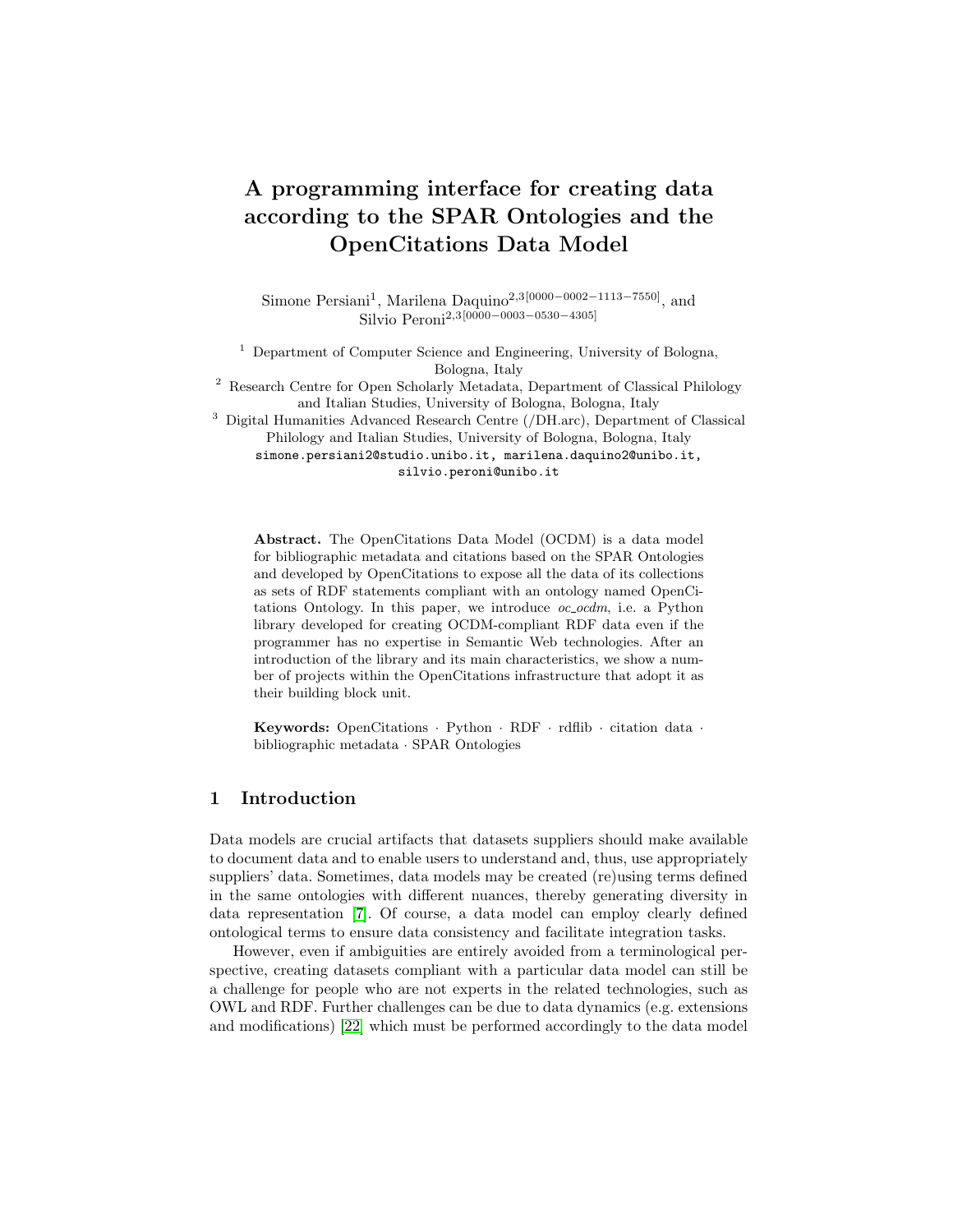adopters for  $(1)$  data creation,  $(2)$  data analysis [\[3\]](#page-15-15),  $(3)$  ontology-based data managements systems [\[32\]](#page-16-15) and (4) academic journals [\[34\]](#page-17-1).

Moreover,  $\alpha$ - $\alpha$ dm can be reused by scholars in the Library and Information Science domain that want to produce bibliographic and citation data according to the SPAR Ontologies, which comply with most of the requirements for bibliographic ontologies (e.g. being based on FRBR conceptual model).

## <span id="page-14-0"></span>6 Conclusions

In this paper, we have introduced  $\alpha$  octors a Python library for enabling the development of applications using OCDM-based data and provenance information. After showing the main requirements for the development, we have introduced its organisation in terms of Python modules and classes and we have presented its current and future uses in the context of several components and projects related to OpenCitations, being the main building block for all the applications dealing with creating and modifying RDF data in OpenCitations' collections.

In the future, we aim at continuing the development of the library adding new features and reusing other existing components. For instance, since mid-February 2021 the development of PyShEx, that it is used to validate input data processed by  $OC_0$ cdm, has been slowed down. Therefore, we plan to convert the  $ShExC$  file into a compact SHACL file and use the  $pySHACL^{17}$  $pySHACL^{17}$  $pySHACL^{17}$  library, which is actively maintained and better optimised.

Another aspect that deserves to be properly addressed is related to the parallel use of the library. Indeed, the current release of  $\alpha$ - $\alpha$ dm is designed to work correctly if no more than one instance of  $\alpha$ - $\alpha$ dm needs to access the indexes used to name new entities. If this condition is not met, episodes of race conditions could easily occur with the risk of assigning the same URI to more entities, therefore compromising the consistency and validity of all the produced data.

Finally, a last aspect that deserves to be addressed concerns the possibility of detaching from the library some aspects that can be applied to any RDF dataset, and not only to OCDM-compliant data. For instance, the way proposed by the OCDM to handle provenance and, in particular, change tracking is independent from the kinds of entities to track and could be devised, in the future, as a possible plugin for rdflib.

Acknowledgements This work has been funded by the project "Open Biomedical Citations in Context Corpus" (Wellcome Trust, Grant n. 214471/Z/18/Z) and the project "Wikipedia Citations in Wikidata" (Wikimedia Foundation, [https://meta.wikimedia.org/wiki/Wikicite/grant/Wikipedia\\_Citations\\_](https://meta.wikimedia.org/wiki/Wikicite/grant/Wikipedia_Citations_in_Wikidata) [in\\_Wikidata](https://meta.wikimedia.org/wiki/Wikicite/grant/Wikipedia_Citations_in_Wikidata)), and partially funded by the European Union's Horizon 2020 research and innovation program under grant agreement No 101017452 (OpenAIRE-Nexus). We would like to thank (in alphabetic order) Fabio Mariani, Arcangelo Massari, and Gabriele Pisciotta for the constructive feedback.

<span id="page-14-1"></span><sup>&</sup>lt;sup>17</sup> <https://github.com/RDFLib/pySHACL>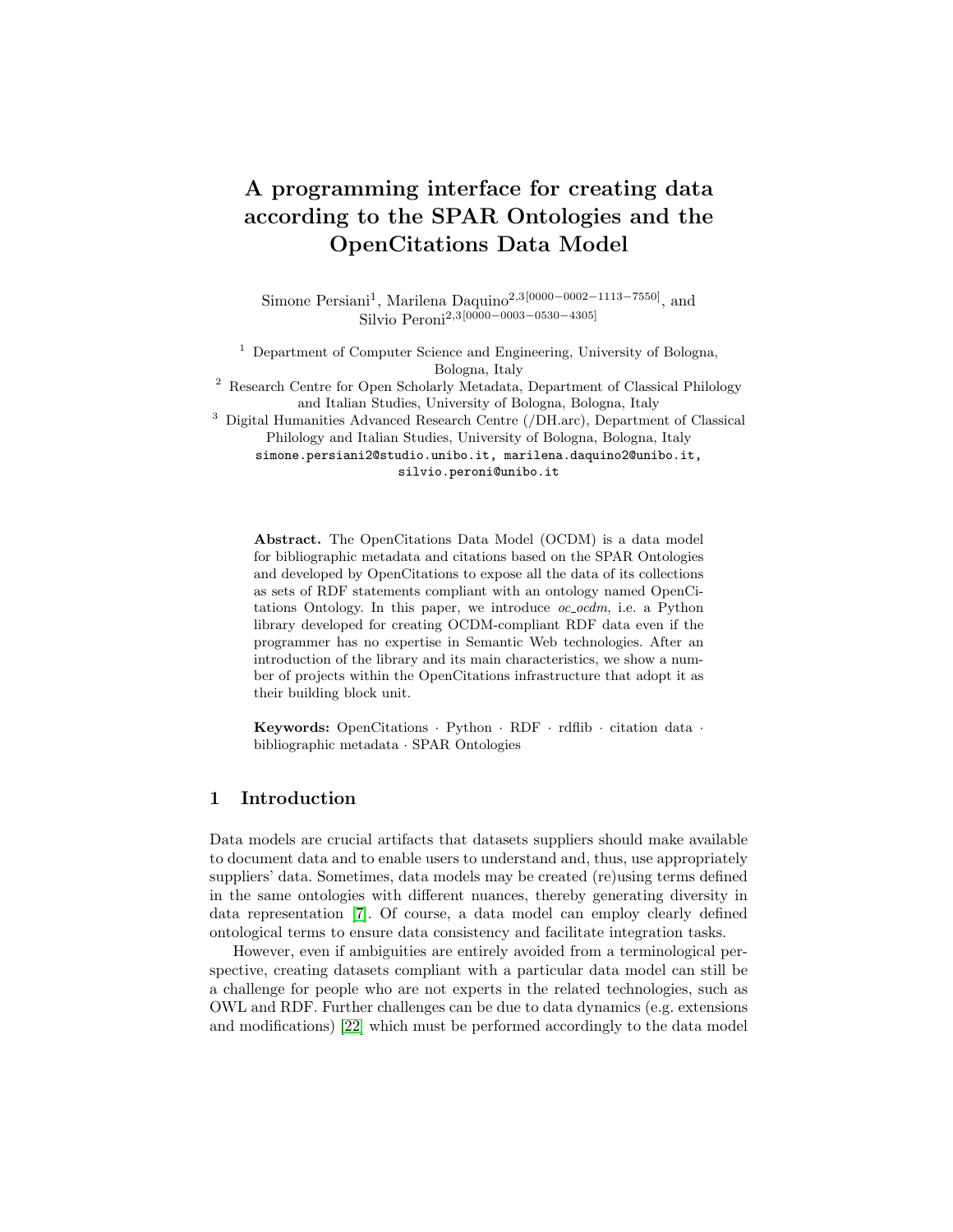# References

- <span id="page-15-8"></span>1. Ammar, W., Groeneveld, D., Bhagavatula, C., Beltagy, I., Crawford, M., Downey, D., Dunkelberger, J., Elgohary, A., Feldman, S., Ha, V., et al.: Construction of the Literature Graph in Semantic Scholar. In: Proceedings of the 2018 Conference of the North American Chapter of the Association for Computational Linguistics: Human Language Technologies, Volume 3 (Industry Papers). pp. 84–91. Association for Computational Linguistics, New Orleans - Louisiana (Jun 2018). [https://doi.org/10.18653/v1/N18-3011,](https://doi.org/10.18653/v1/N18-3011) <https://aclanthology.org/N18-3011>
- <span id="page-15-10"></span>2. Beck, K.: Test-driven development: by example. The Addison-Wesley signature series, Addison-Wesley, Boston (2003)
- <span id="page-15-15"></span>3. Bertin, M., Atanassova, I., Sugimoto, C.R., Lariviere, V.: The linguistic patterns and rhetorical structure of citation context: an approach using n-grams. Scientometrics 109(3), 1417–1434 (2016)
- <span id="page-15-12"></span>4. Colavizza, G., Romanello, M.: Citation Mining of Humanities Journals: The Progress to Date and the Challenges Ahead. Journal of European Periodical Studies 4(1), 36–53 (2019)
- <span id="page-15-4"></span>5. Corman, J., Reutter, J.L., Savković, O.: Semantics and validation of recursive SHACL. In: International Semantic Web Conference. pp. 318–336. Springer (2018)
- <span id="page-15-13"></span>6. Daquino, M., Heibi, I., Peroni, S., Shotton, D.: Creating RESTful APIs over SPARQL endpoints using RAMOSE. arXiv preprint arXiv:2007.16079 (2020)
- <span id="page-15-0"></span>7. Daquino, M., Peroni, S., Shotton, D., Colavizza, G., Ghavimi, B., Lauscher, A., Mayr, P., Romanello, M., Zumstein, P.: The OpenCitations data model. In: International Semantic Web Conference. pp. 447–463. Springer (2020)
- <span id="page-15-14"></span>8. Daquino, M., Tiddi, I., Peroni, S., Shotton, D.: Creating open citation data with BCite. In: Emerging Topics in Semantic Technologies, pp. 83–93. IOS Press (2018)
- <span id="page-15-5"></span>9. Dunsire, G., Fritz, D., Fritz, R.: Instructions, Interfaces, and Interoperable Data: The RIMMF Experience with RDA Revisited. Cataloging & Classification Quarterly 58(1), 44–58 (2020)
- <span id="page-15-9"></span>10. Falco, R., Gangemi, A., Peroni, S., Shotton, D., Vitali, F.: Modelling OWL Ontologies with Graffoo. In: Presutti, V., Blomqvist, E., Troncy, R., Sack, H., Papadakis, I., Tordai, A. (eds.) The Semantic Web: ESWC 2014 Satellite Events. Lecture Notes in Computer Science, vol. 8798, pp. 320–325. Springer International Publishing, Cham (2014). [https://doi.org/10.1007/978-3-319-11955-7](https://doi.org/10.1007/978-3-319-11955-7_42) 42
- <span id="page-15-6"></span>11. Färber, M.: The Microsoft Academic Knowledge Graph: A Linked Data Source with 8 Billion Triples of Scholarly Data. In: International Semantic Web Conference. pp. 113–129. Springer (2019)
- <span id="page-15-3"></span>12. Franc, Y.L., Coen, G., Essen, J.P.v., Bonino, L., Lehväslaiho, H., Staiger, C.: D2.2 FAIR Semantics: First recommendations (2020)
- <span id="page-15-1"></span>13. Gangemi, A., Catenacci, C., Ciaramita, M., Lehmann, J.: Modelling ontology evaluation and validation. In: European Semantic Web Conference. pp. 140–154. Springer (2006)
- <span id="page-15-2"></span>14. Garijo, D., Poveda-Villalòn, M.: Best Practices for Implementing FAIR vocabularies and Ontologies on the Web. Applications and Practices in Ontology Design, Extraction, and Reasoning 49, 39 (2020)
- <span id="page-15-7"></span>15. Hammond, T., Pasin, M., Theodoridis, E.: Data integration and disintegration: Managing Springer Nature SciGraph with SHACL and OWL. In: International semantic web conference (Posters, Demos & Industry Tracks) (2017)
- <span id="page-15-11"></span>16. Heibi, I., Peroni, S., Shotton, D.: Crowdsourcing open citations with CROCI–An analysis of the current status of open citations, and a proposal. arXiv preprint arXiv:1902.02534 (2019)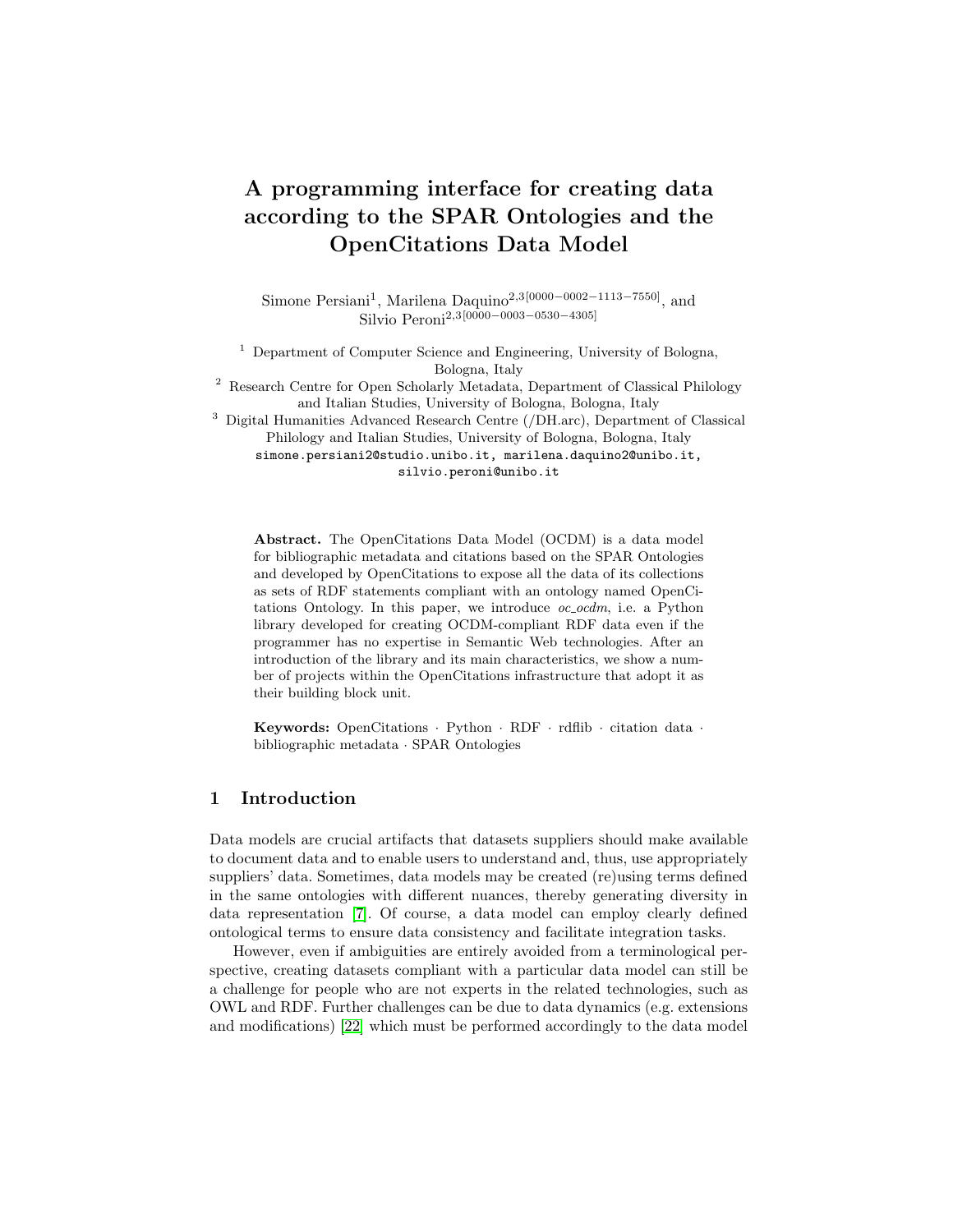- <span id="page-16-14"></span>17. Heibi, I., Peroni, S., Shotton, D.: Enabling text search on SPARQL endpoints through OSCAR. Data Science 2(1-2), 205–227 (2019)
- <span id="page-16-11"></span>18. Heibi, I., Peroni, S., Shotton, D.: Software review: COCI, the OpenCitations Index of Crossref open DOI-to-DOI citations. Scientometrics 121(2), 1213–1228 (2019)
- <span id="page-16-9"></span>19. Hillmann, D., Coyle, K., Phipps, J., Dunsire, G.: RDA vocabularies: process, outcome, use. D-Lib magazine  $16(1/2)$ , 6 (2010)
- <span id="page-16-12"></span>20. Hosseini, A., Ghavimi, B., Boukhers, Z., Mayr, P.: EXCITE–A toolchain to extract, match and publish open literature references. In: 2019 ACM/IEEE Joint Conference on Digital Libraries (JCDL). pp. 432–433. IEEE (2019)
- <span id="page-16-7"></span>21. Klopfenstein, D., Zhang, L., Pedersen, B.S., Ramírez, F., Vesztrocy, A.W., Naldi, A., Mungall, C.J., Yunes, J.M., Botvinnik, O., Weigel, M., et al.: GOATOOLS: A Python library for Gene Ontology analyses. Scientific reports 8(1), 1–17 (2018)
- <span id="page-16-0"></span>22. Käfer, T., Abdelrahman, A., Umbrich, J., O'Byrne, P., Hogan, A.: Observing Linked Data Dynamics. In: Hutchison, D., Kanade, T., Kittler, J., Kleinberg, J.M., Mattern, F., Mitchell, J.C., Naor, M., Nierstrasz, O., Pandu Rangan, C., Steffen, B., Sudan, M., Terzopoulos, D., Tygar, D., Vardi, M.Y., Weikum, G., Cimiano, P., Corcho, O., Presutti, V., Hollink, L., Rudolph, S. (eds.) The Semantic Web: Semantics and Big Data. vol. 7882, pp. 213–227. Springer Berlin Heidelberg, Berlin, Heidelberg (2013). [https://doi.org/10.1007/978-3-642-38288-8](https://doi.org/10.1007/978-3-642-38288-8_15) 15, series Title: Lecture Notes in Computer Science
- <span id="page-16-8"></span>23. Larralde, M., A., P., Henrie, A., Himmelstein, D., Mitchell, S., Sakaguchi, T.: althonos/pronto: 2.4.3 (Aug 2021).<https://doi.org/10.5281/zenodo.5153400>
- <span id="page-16-13"></span>24. Lauscher, A., Eckert, K., Galke, L., Scherp, A., Rizvi, S.T.R., Ahmed, S., Dengel, A., Zumstein, P., Klein, A.: Linked open citation database: Enabling libraries to contribute to an open and interconnected citation graph. In: Proceedings of the 18th ACM/IEEE on Joint Conference on Digital Libraries. pp. 109–118 (2018)
- <span id="page-16-3"></span>25. Lebo, T., Sahoo, S., McGuinness, D.: PROV-O: The PROV Ontology. W3C Recommendation 30 april 2013 (Apr 2013), [http://www.w3.org/TR/2013/](http://www.w3.org/TR/2013/REC-prov-o-20130430/) [REC-prov-o-20130430/](http://www.w3.org/TR/2013/REC-prov-o-20130430/)
- <span id="page-16-2"></span>26. Peroni, S., Shotton, D.: The SPAR ontologies. In: International Semantic Web Conference. pp. 119–136. Springer (2018)
- <span id="page-16-1"></span>27. Peroni, S., Shotton, D.: OpenCitations, an infrastructure organization for open scholarship. Quantitative Science Studies 1(1), 428–444 (2020)
- <span id="page-16-10"></span>28. Peroni, S., Shotton, D., Vitali, F.: A document-inspired way for tracking changes of RDF data - The case of the OpenCitations Corpus. In: Hollink, L., Dar´anyi, S., Meroño Peñuela, A., Kontopoulos, E. (eds.) Detection, Representation and Management of Concept Drift in Linked Open Data. CEUR Workshop Proceedings, vol. 1799, pp. 26–33. CEUR-WS, Aachen, Germany (2016), [http://ceur-ws.org/](http://ceur-ws.org/Vol-1799/Drift-a-LOD2016_paper_4.pdf) [Vol-1799/Drift-a-LOD2016\\_paper\\_4.pdf](http://ceur-ws.org/Vol-1799/Drift-a-LOD2016_paper_4.pdf)
- <span id="page-16-4"></span>29. Persiani, S.: opencitations/oc ocdm (version 6.0.2) (Dec 2021). <https://doi.org/10.5281/zenodo.5770647>
- <span id="page-16-6"></span>30. Prud'hommeaux, E., Labra Gayo, J.E., Solbrig, H.: Shape Expressions: An RDF Validation and Transformation Language. In: Proceedings of the 10th International Conference on Semantic Systems. p. 32–40. SEM '14, Association for Computing Machinery, New York, NY, USA (2014).<https://doi.org/10.1145/2660517.2660523>
- <span id="page-16-5"></span>31. Riungu-Kalliosaari, L., Hooft, R., Kuijpers, S., Parland-von Essen, J., Tana, J.: D2.4 2nd Report on FAIR requirements for persistence and interoperability (2020)
- <span id="page-16-15"></span>32. Senderov, V., Simov, K., Franz, N., Stoev, P., Catapano, T., Agosti, D., Sautter, G., Morris, R.A., Penev, L.: OpenBiodiv-O: ontology of the OpenBiodiv knowledge management system. Journal of biomedical semantics  $9(1)$ , 1–15 (2018)